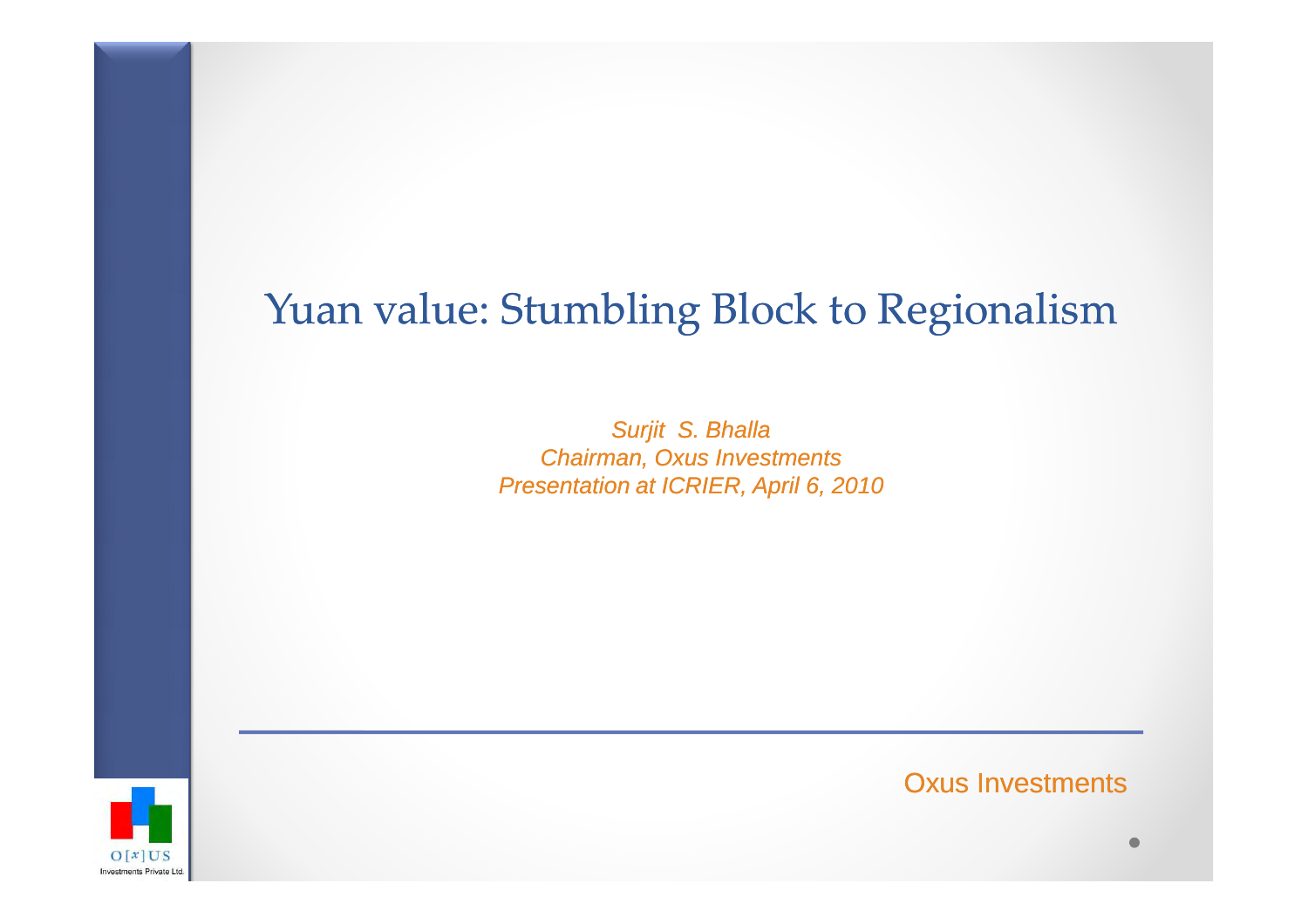# Voice of China-India-Japan: Some Issues

• Regional Co-ordination led by the three major countries of Asia, China, India and Japan

•Why the need for another region?

•Lessons from the Euro

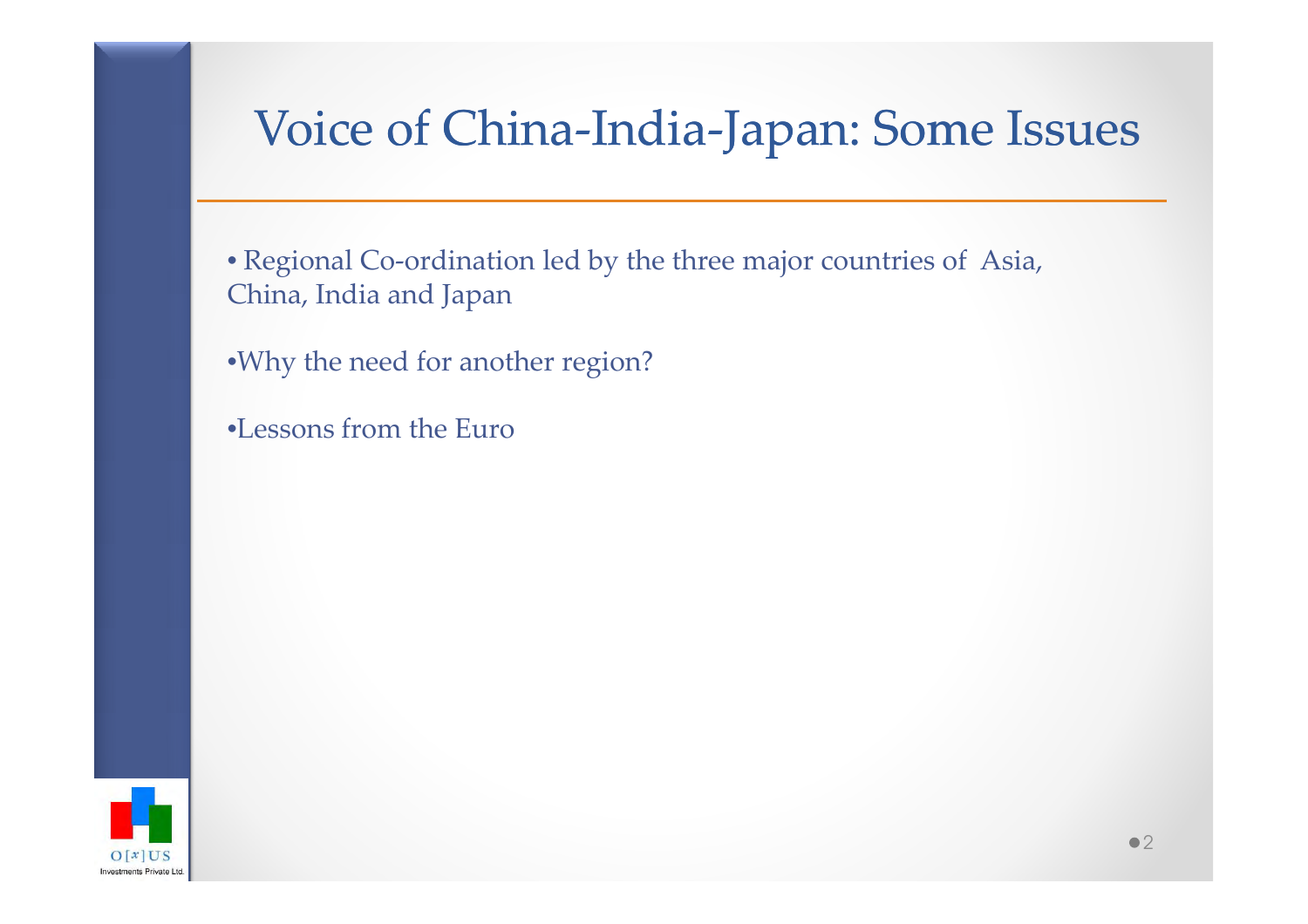### Lessons from the Euro

- •Not clear integration has worked in an economic sense
- $\bullet$ Recent PIIGS crisis – how much due to Euro?
- •Currency values of major concern

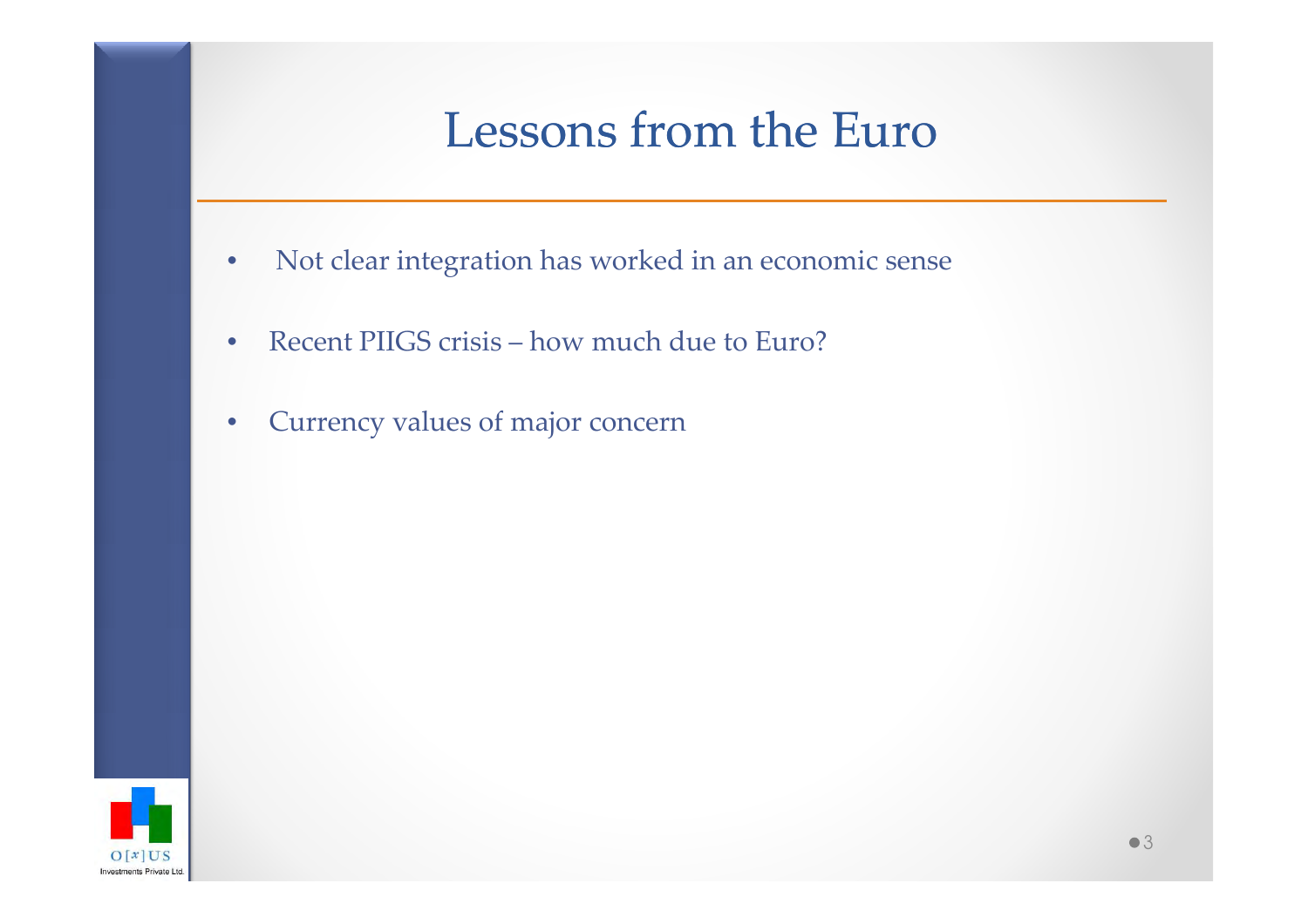#### Lessons from the Great Global Recession

- •Global Imbalances
- $\bullet$ Exchange Rate Misalignment
- $\bullet$ But how do we know that exchange rate is misaligned?

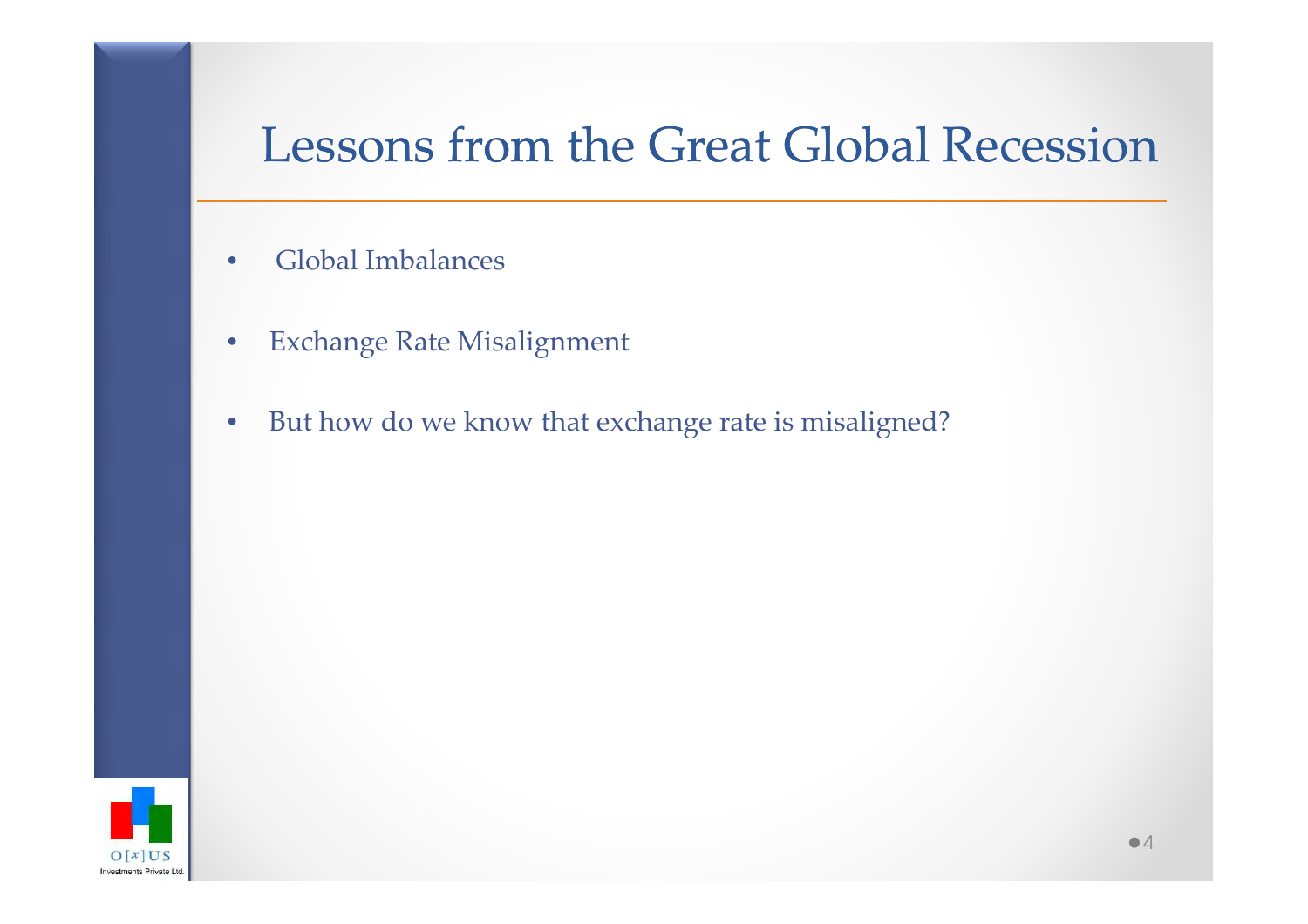# Possible consequences of currency misalignment

- $\bullet$ Accumulation of Reserves
- $\bullet$ Current account surpluses instead of deficits
- •Intervention in foreign exchange markets

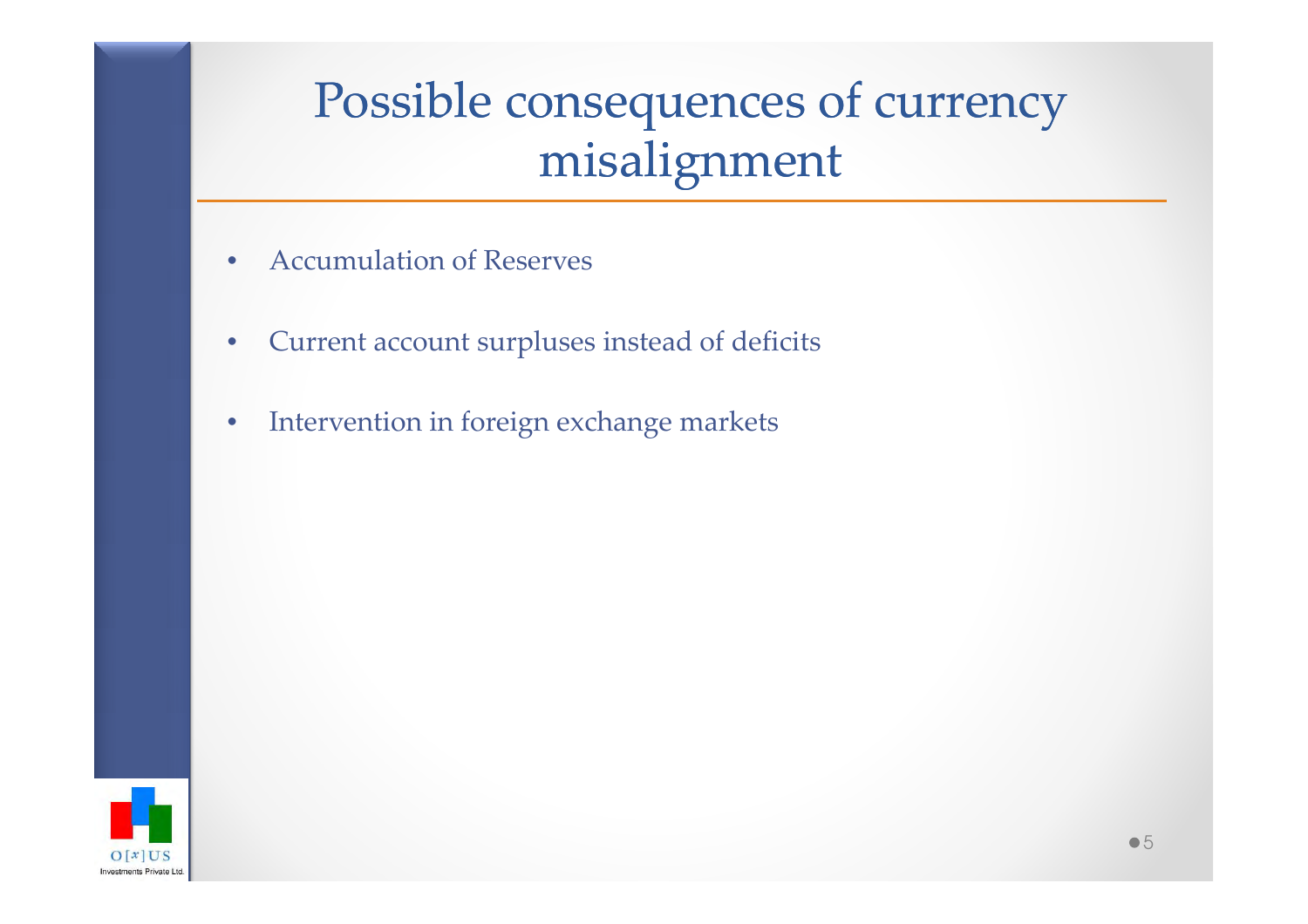## Other consequences of currency misalignment

- $\bullet$ Investment is a function of currency undervaluation; lowers costs, increases profits
- $\bullet$ This affects growth in own country and in other countries
- $\bullet$  So if China undervalues its currency, and by not insignificant amounts, it hurts investment, and exports, and growth in India and Japan.
- $\bullet$  So how can collaboration be possible, on equal terms, if China's currency is deeply undervalued?

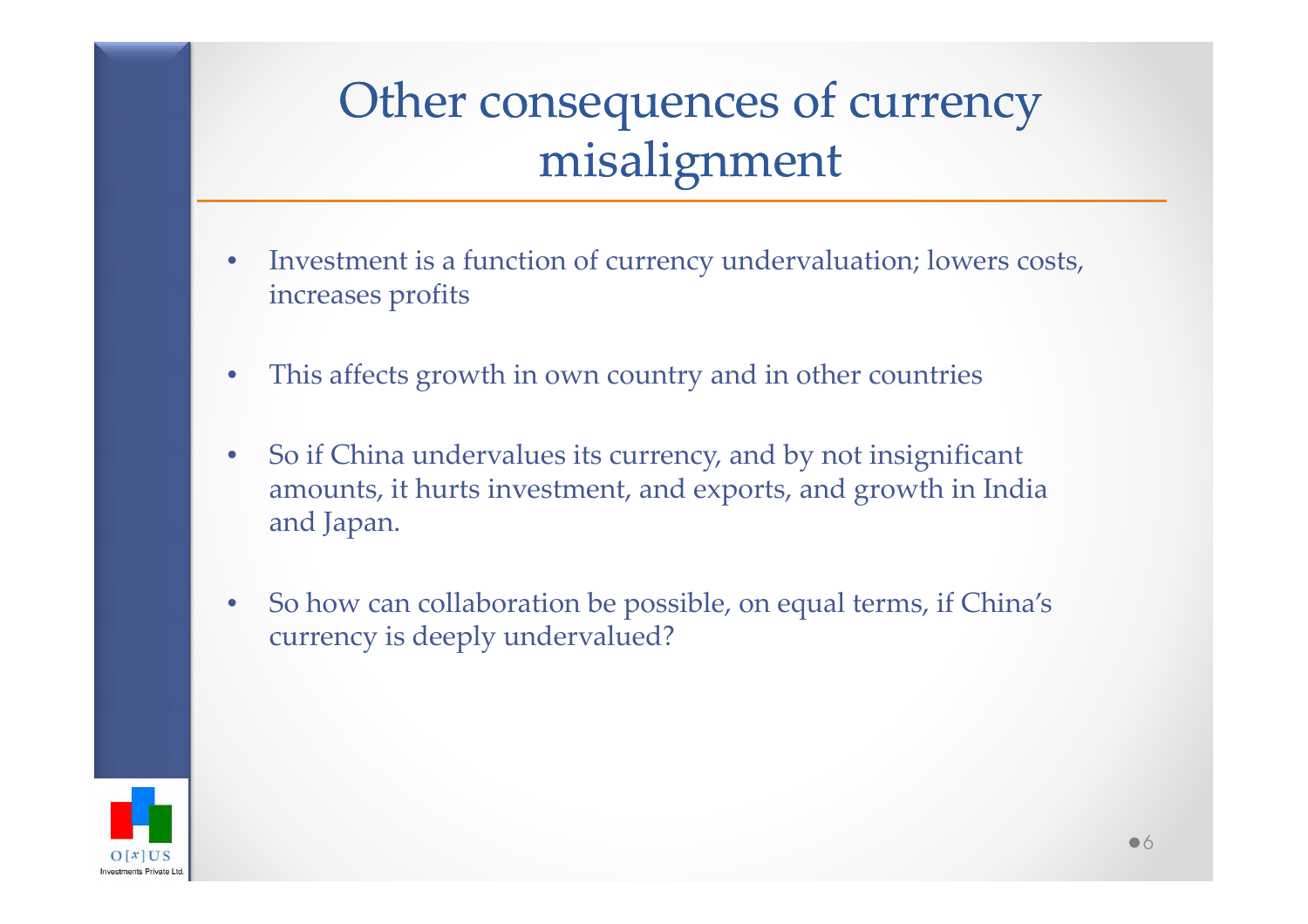## How do we know that the Chinese yuan is undervalued?

- $\bullet$ Natural experiment – world faced a similar problem in the mid 1980s
- $\bullet$  It was thought that the yen was undervalued and an intergovernmental committee decided to change the value of the yen – the Plaza agreement
- • The yen appreciated by 40 percent – from 238 in 1984 to 145 in 1987
- $\bullet$  This led to a major slowdown in the Japanese economy in subsequent years
- • This may be an important factor in China's reluctance to change course – look what happened then, the same will happen now.

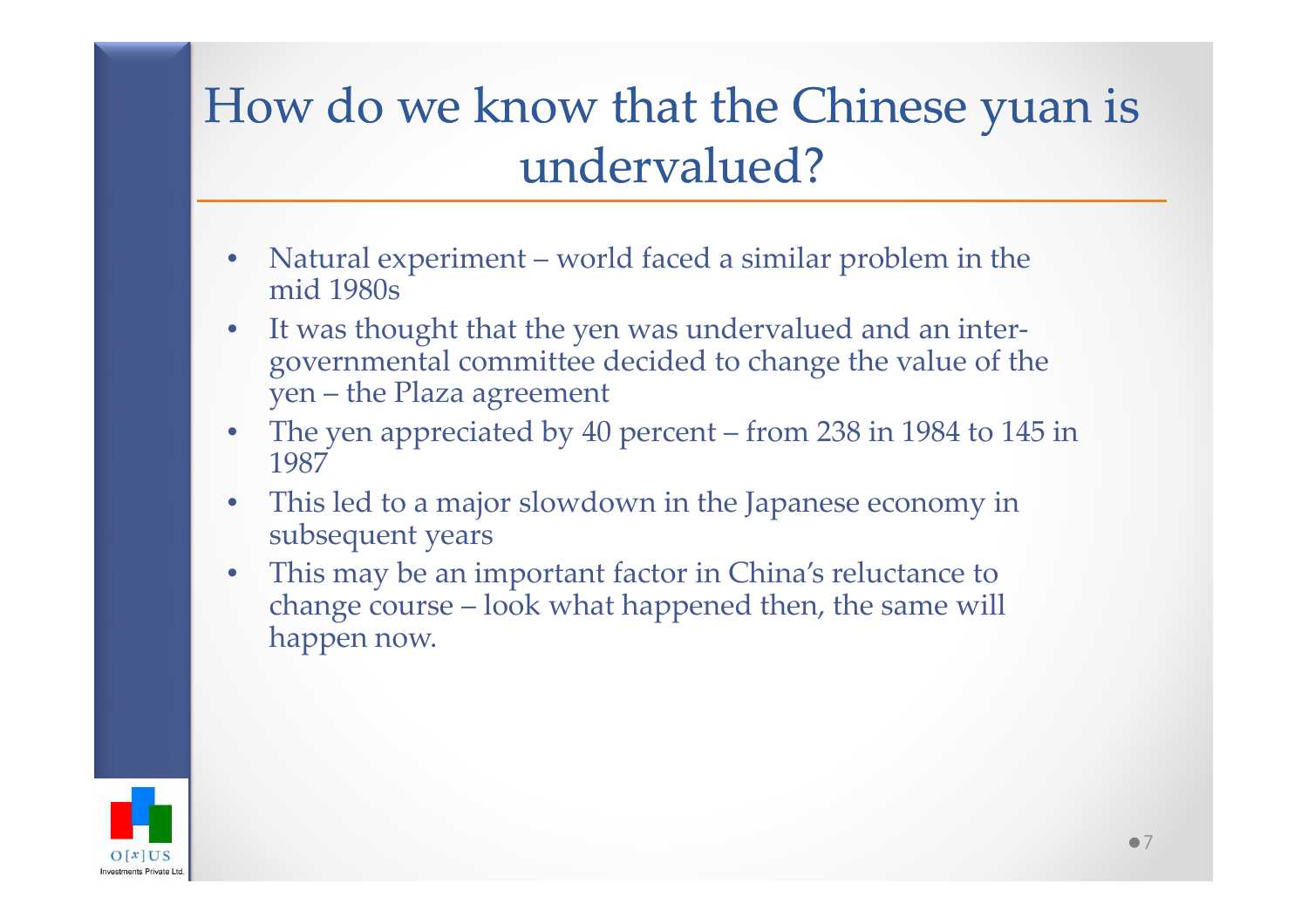# Indicators of currency misalignment

- $\bullet$ Look at several indicators of output and two indicators of input –changes in the real effective rate (inflation adjusted) and real depreciation that occurs due to higher productivity growth and prevention of currency appreciation
- $\bullet$  The latter is the Balassa-Samuelson adjustment or what I term the "standing still" real depreciation

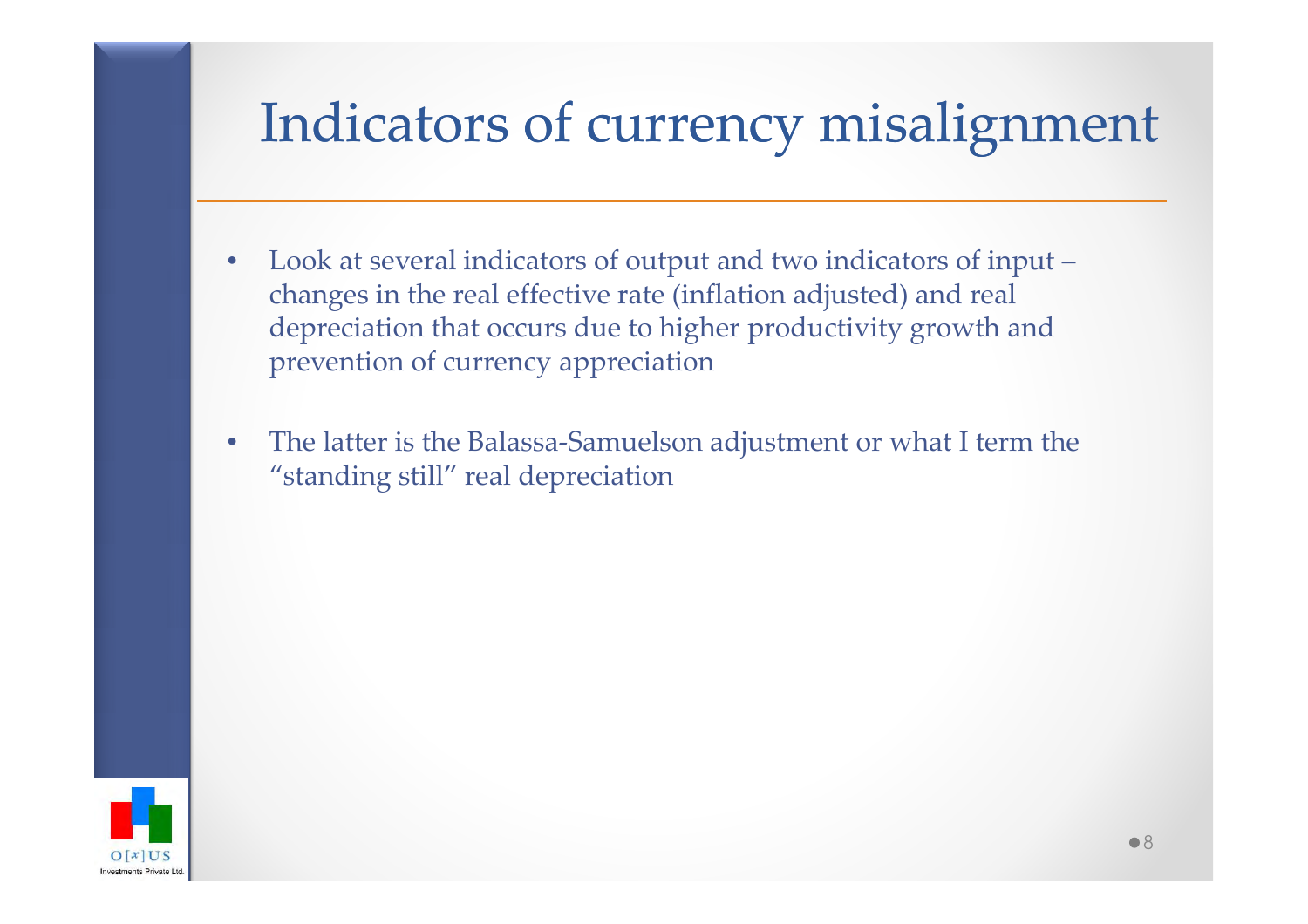#### Comparing Japan 1970 to 1985 to China 1990-2005

- •1985 marked the bottom of the yen in much the same way as 2005 marked the bottom o fthe yuan; similar inter-governmental action followed ; Plaza agreement in the case of Japan and the beginning of currency appreciation in
- •• Look at several indicators of "output" and two indicators of "input" – changes in the real effective rate (inflation adjusted Look at several indicators of "output" and two indicators of "input" – changes in the real effective rate (inflation adjusted) and real depreciation that occurs due to higher productivity growth and prevention of currency appreciation
- The latter is the Balassa-Samuelson adjustment or what I term the "standing still" real depreciation•
- Some orders of magnitude or what to expect the elasticity of real •exchange rate appreciation with respect to relative per capita<br>income growth (proxy for relative productivity growth) is around<br>0.75 i.e. each 10 percent extra growth (extra to US) means the<br>currency in question has to app

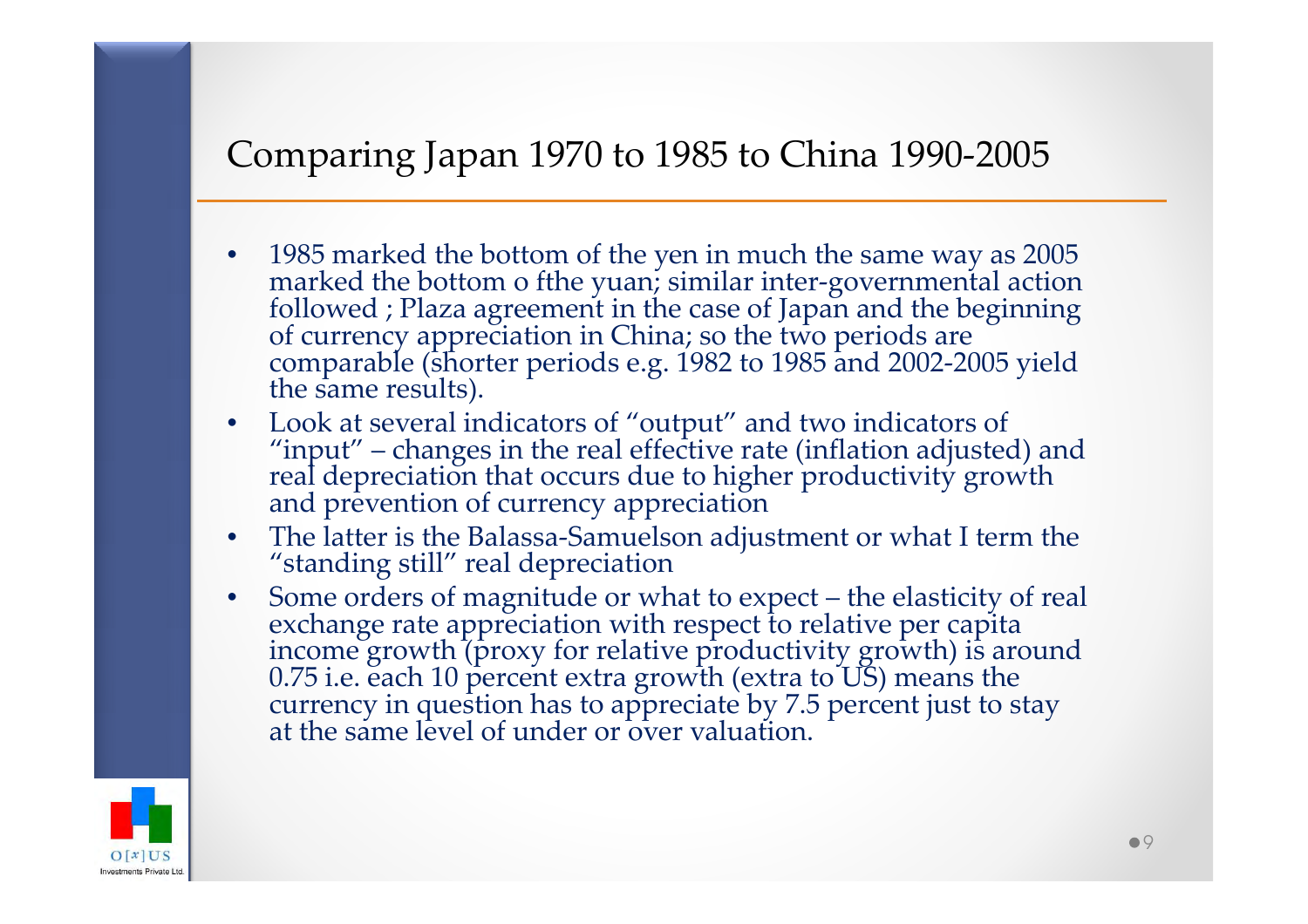#### Yuan – if undervalued in 2005, considerably more undervalued in 2010

- • Claim by some experts is that the 20 percent nominal appreciation that has been seen in the Chinese yuan since 2005 is sufficient to eliminate any undervaluation that had been present before e.g. Jim O'Neill, Goldman Sachs.
- • This 20 percent nominal is actually 20 percent real so the assertion has some credibility (inflation in US and China broadly equal since 1996, and especially since 2000).
- Per capita income growth 2005-2009 in China 9.0 percent per •annum; in US, 0.3 % per annum
- So the yuan needs to appreciate by 8.7 percent for 5 years or 54 •percent to be at the same level it was in 2005.
- • The yuan has appreciated by 20 percent since then, so its *undervaluation* has increased by 34 percent.
- $\bullet$  Given that China did appreciate the yuan by 20 percent, it must mean that the yuan was undervalued in 2005; if undervalued then, considerably more undervalued in 2010.

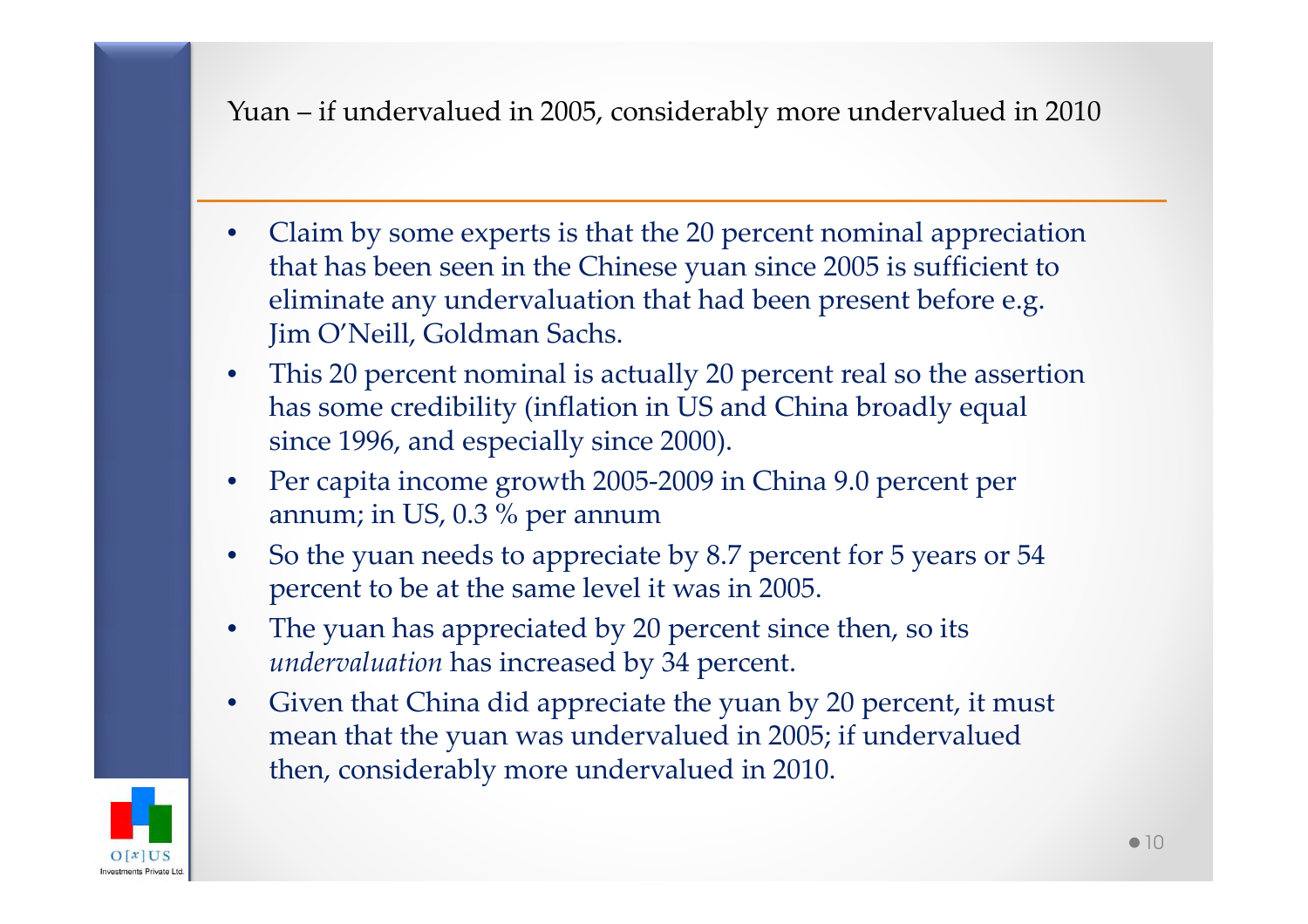#### The China-Japan comparison

- • A surprising conclusion (see Bhalla(2010b) for details) is that at its peak in 1985, the yen was undervalued by only -4 percent (the Deutsche mark slightly more undervalued by -17 percent).
- Per capita income growth between 1970-1985 Japan, Germany and US, 1970-1985: 3.3, 2.3 and 2.2 percent per annum, respectively.
- • Inflation rates 6 percent for Japan and US, 4.3 percent for Germany.
- • Currency appreciation in Japan and Germany: 2.6 and 1.8 percent annually or a cumulative 34 and 25 percent respectively i.e. considerably more than that predicted due to productivity effects.
- $\bullet$  In 1970, the yen and dmark were undervalued by -39 and - 17 percent respectively.

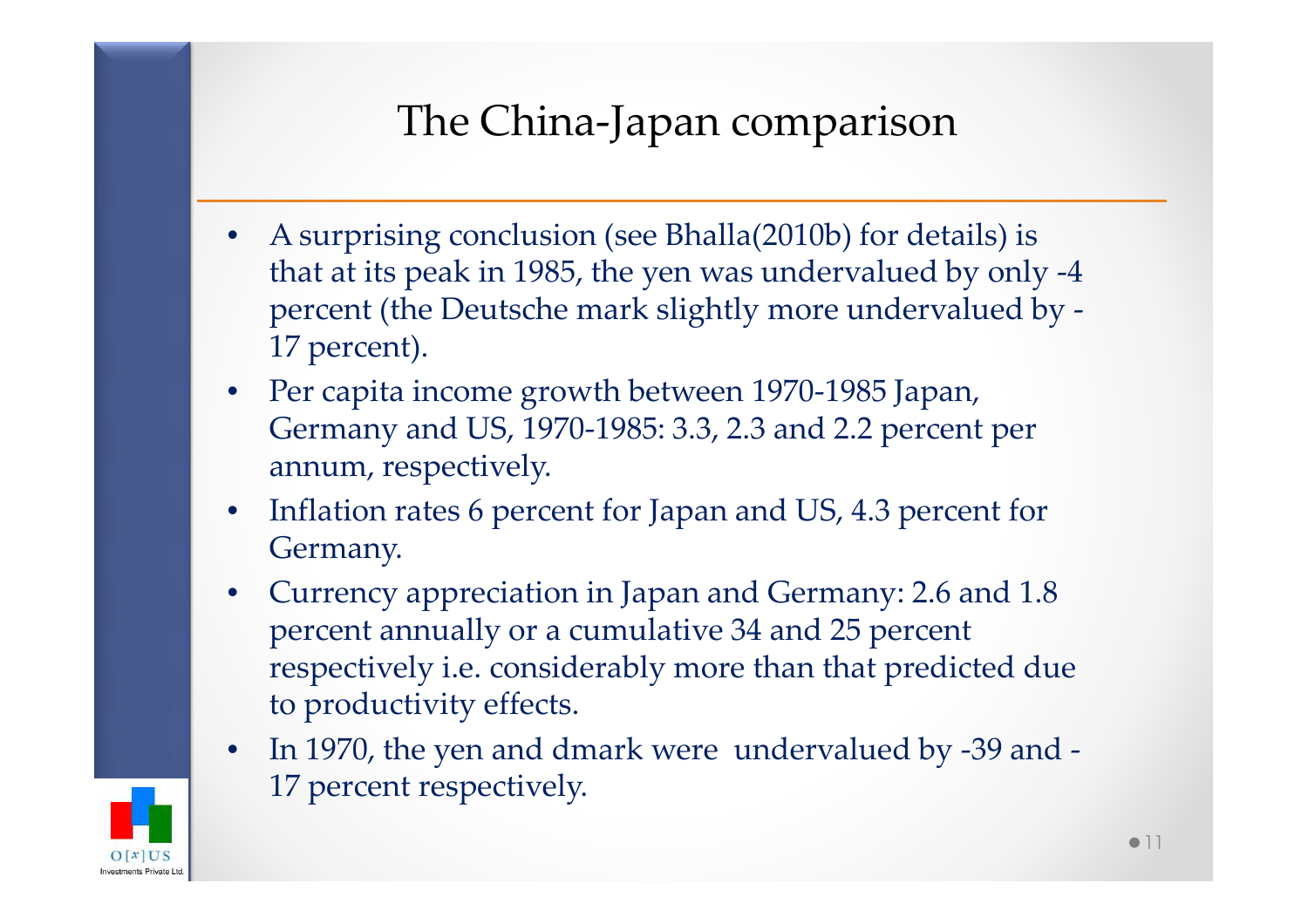#### Yen in 1985 and Yuan in 2005: No Comparison